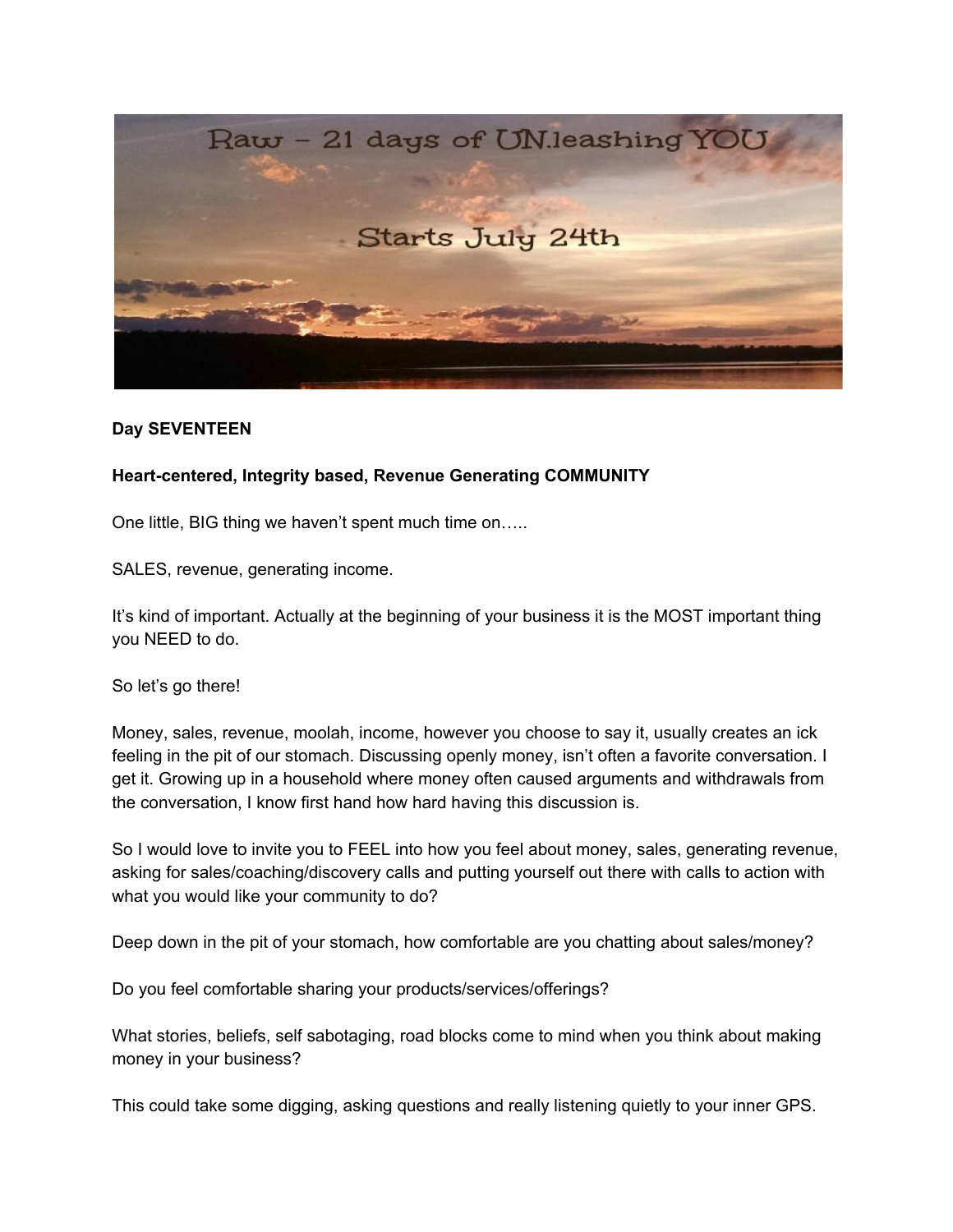Don't rush it, but don't get stuck in the muck either. Meaning, acknowledge and validate your stories and beliefs and quickly ask if they are supporting you or if they are holding you back?

If they are holding you back, what new story, paradigm, belief can you re-place it with that is believable to your subconscious?

Some people will tell you to do affirmations that are so far fetched, your subconscious is NEVER going to believe the line of bullshit that you are feeding it.

It's important to create sound beliefs that are believable, that ring true to you, that move you forward in a way that gets you to take action because you believe the new story over the old.

Where might you have to re-write some old stories, beliefs?

Now that you've cleared some of the old air waves….

Let's talk sales with integrity!

Do you feel that you can generate sales with ease, integrity & heart? Does it make you feel good asking for the sale? Do you feel confident in your pricing? Does the process you take your clients and customers through feel easy and light hearted?

I invite you to take a look at your packages, offerings, products, services.

Map out the process that you take your customers through to get to the sale. What does that look like? Is it simple? Does it feel complete? Do you feel icky? Is it a no-brainer process? Does it look like a hell yea process?

There is NO set perfect process for completing sales………….

There is the process that makes you feel at ease and that light hearted feeling conveys to your potential buyers and clients.

I'd rather refer to a sales conversation as a 'real talk'. You know, the kind you have with your friends, where you listen, validate, understand by echoing back what they are telling you and then asking gently if they would like any suggestion or how can you best support them?